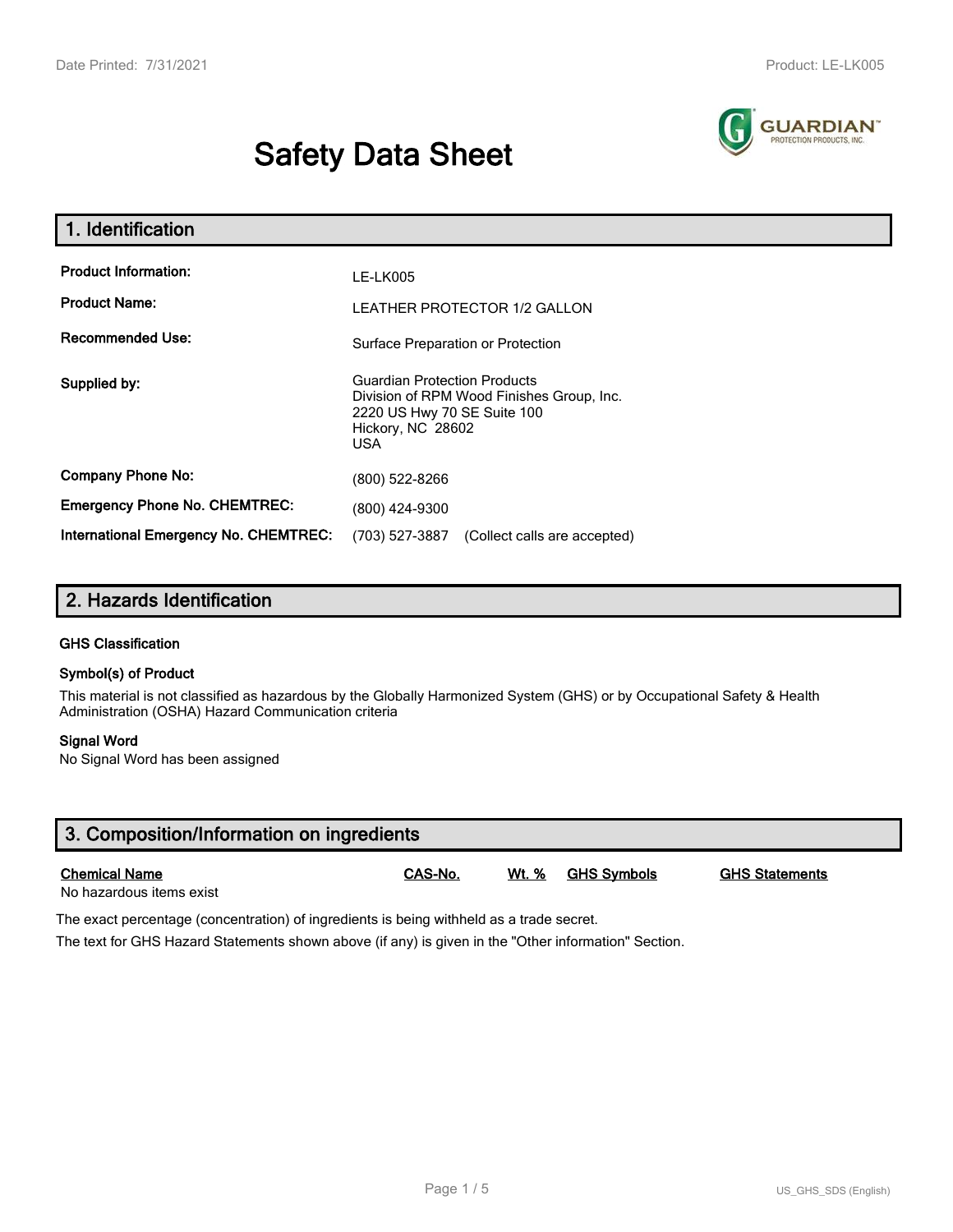## **4. First-aid Measures**



FIRST AID - EYE CONTACT: IF IN EYES: Rinse cautiously with water for several minutes. Remove contact lenses, if present and easy to do. Continue rinsing. If eye irritation persists: Get medical advice/attention.

FIRST AID - SKIN CONTACT: IF ON SKIN: Gently wash with plenty of Soap and Water. If skin irritation occurs: Get medical advice/ attention.

FIRST AID - INGESTION: IF SWALLOWED: rinse mouth. Do NOT induce vomiting. IF exposed or if you feel unwell: Call a POISON CENTER or doctor/physician.

FIRST AID - INHALATION: IF INHALED: If breathing is difficult, remove victim to fresh air and keep at rest in a position comfortable for breathing. IF exposed or if you feel unwell: Call a POISON CENTER or doctor/physician.

## **5. Fire-fighting Measures**

**SPECIAL FIREFIGHTING PROCEDURES:** This product is not expected to burn under normal conditions of use.

**FIREFIGHTING EQUIPMENT:** None.

## **6. Accidental Release Measures**

#### **ENVIRONMENTAL MEASURES:** No Information

**STEPS TO BE TAKEN IN CASE MATERIAL IS RELEASED OR SPILLED:** Follow personal protective equipment recommendations found in Section VIII. Personal protective equipment needs must be evaluated based on information provided on this sheet and the special circumstances created by the spill including; the material spilled, the quantity of the spill, the area in which the spill occurred, and the training and the expertise of employees in the area responding to the spill. Do not allow the spilled product to enter public drainage system or open waterways.

#### **7. Handling and Storage**



**HANDLING:** Avoid inhalation and contact with eyes, skin, and clothing. Wash hands thoroughly after handling and before eating or drinking.

**STORAGE:** Keep containers closed when not in use. Store in cool well ventilated space away from incompatible materials.

## **8. Exposure Controls/Personal Protection Ingredients with Occupational Exposure Limits Chemical Name ACGIH TLV-TWA ACGIH-TLV STEL OSHA PEL-TWA OSHA PEL-CEILING**

No hazardous items exist

**Further Advice: MEL = Maximum Exposure Limit OES = Occupational Exposure Standard SUP = Supplier's Recommendation Sk = Skin Sensitizer N.E. = Not Established N.D. = Not Determined**

**Personal Protection**



**RESPIRATORY PROTECTION:** Use NIOSH approved respiratory protection.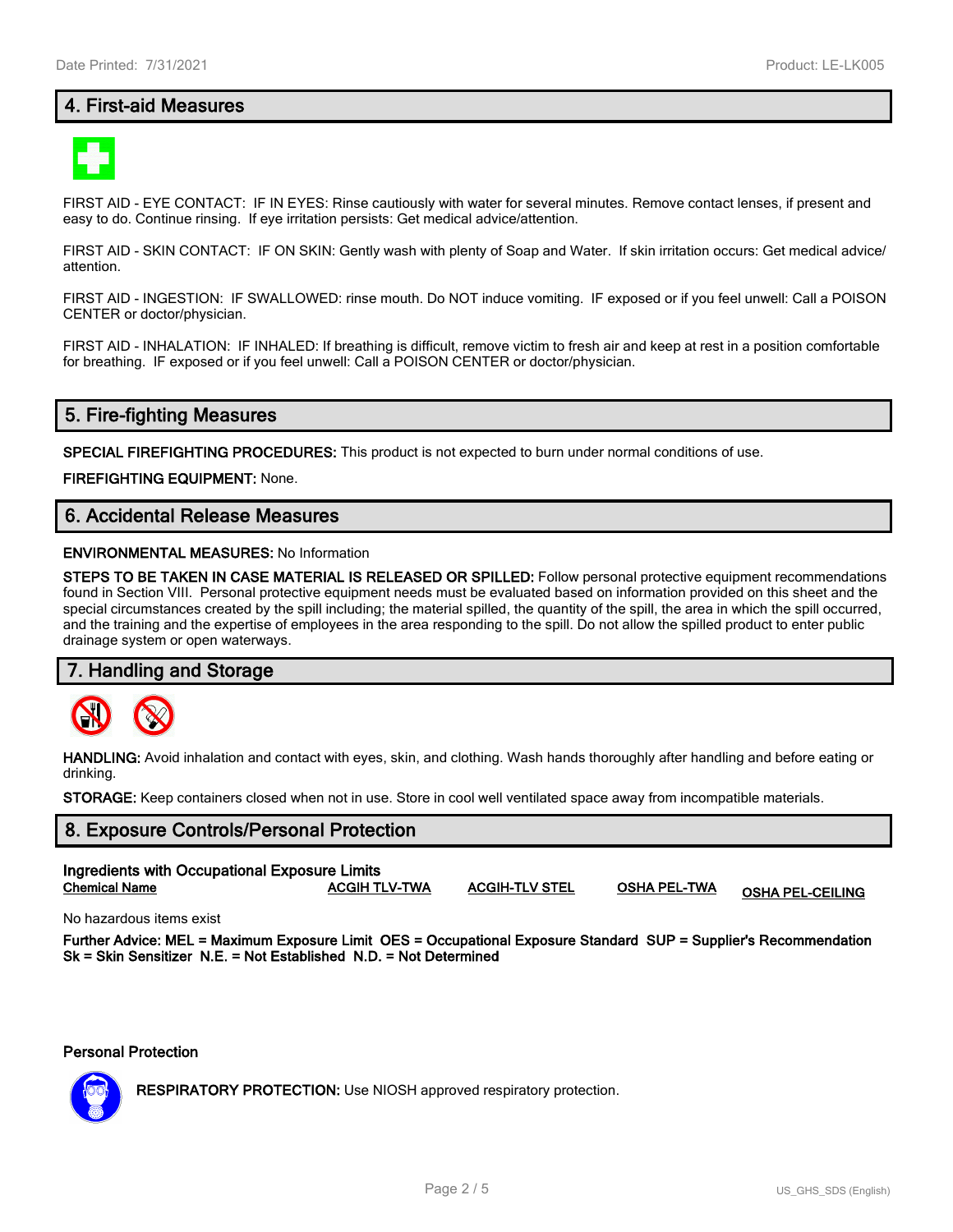

**SKIN PROTECTION:** Wear chemical resistant footwear and clothing such as gloves, an apron or a whole body suit as appropriate.



**EYE PROTECTION:** Wear chemical-resistant glasses and/or goggles and a face shield when eye and face contact is possible due to splashing or spraying of material.



**OTHER PROTECTIVE EQUIPMENT:** No Information



**HYGIENIC PRACTICES:** It is good practice to avoid contact with the product and/or its vapors, mists or dust by using appropriate protective measures. Wash thoroughly after handling and before eating or drinking.

## **9. Physical and Chemical Properties**

| Appearance:                    | Cloudy Liquid               | <b>Physical State:</b>                      | <b>LIQUID</b>        |
|--------------------------------|-----------------------------|---------------------------------------------|----------------------|
| Odor:                          | Mild Amine                  | <b>Odor Threshold:</b>                      | Not determined       |
| Density, g/cm3:                | 1.006                       | pH:                                         | 6.8                  |
| Freeze Point, °F:              | Not determined              | Viscosity:                                  | Not determined       |
| <b>Solubility in Water:</b>    | Not determined              | Partition Coefficient, n-octanol/<br>water: | Not determined       |
| Decomposition temperature, °F: | Not determined              | <b>Explosive Limits, %:</b>                 | Not determined       |
| Boiling Range, °F:             | Not determined              | Flash Point. °F:                            | $>$ 200 $^{\circ}$ F |
| Combustibility:                | Does not support combustion | Auto-Ignition Temperature, °F:              | Not determined       |
| <b>Evaporation Rate:</b>       | Slower than Diethyl Ether   | Vapor Pressure, mmHg:                       | Not determined       |
| Vapor Density:                 | Not determined              |                                             |                      |
| $N.I. = No Information$        |                             |                                             |                      |

## **10. Stability and reactivity**

**STABILITY:** Stable under normal conditions.

**CONDITIONS TO AVOID:** Contact with incompatible materials.

**INCOMPATIBILITY:** Acids, Bases, Oxidizing agents

**HAZARDOUS DECOMPOSITION PRODUCTS:** Not determined.

### **11. Toxicological information**

**Practical Experiences**

**EMERGENCY OVERVIEW:** No Information **EFFECT OF OVEREXPOSURE - EYE CONTACT:** No Information **EFFECT OF OVEREXPOSURE - INGESTION:** No Information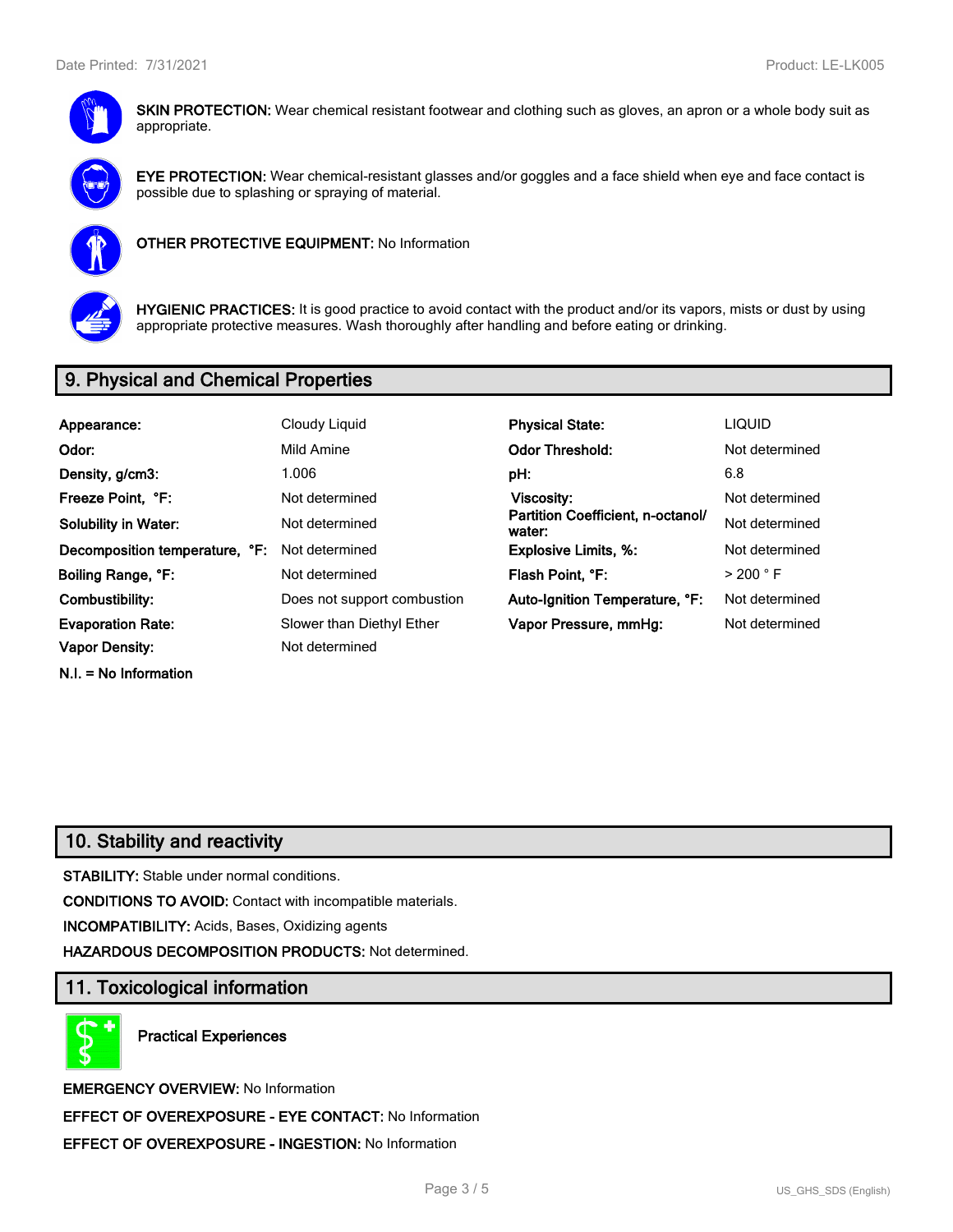#### **EFFECT OF OVEREXPOSURE - INHALATION:** No Information

### **EFFECT OF OVEREXPOSURE - SKIN CONTACT:** No Information

**CARCINOGENICITY:** No Information

## **PRIMARY ROUTE(S) OF ENTRY:**

#### **Acute Toxicity Values The acute effects of this product have not been tested. Data on individual components are tabulated below**

| CAS-No.   | <b>Chemical Name</b> | Oral LD50 | Dermal LD50 | Vapor LC50 |
|-----------|----------------------|-----------|-------------|------------|
| No        |                      |           |             |            |
| hazardous |                      |           |             |            |

hazardous items exist

#### **N.I. = No Information**

## **12. Ecological information**

**ECOLOGICAL INFORMATION:** Ecological evaluation of this material has not been performed; however, do not allow the product to be released to the environment without governmental approval/permits.

## **13. Disposal Information**



**Product**

**DISPOSAL METHOD:** Waste from this material may be a listed and/or characteristic hazardous waste. Dispose of material, contaminated absorbent, container and unused contents in accordance with local, state, and federal regulations.

**STEPS TO BE TAKEN IN CASE MATERIAL IS RELEASED OR SPILLED:** Follow personal protective equipment recommendations found in Section VIII. Personal protective equipment needs must be evaluated based on information provided on this sheet and the special circumstances created by the spill including; the material spilled, the quantity of the spill, the area in which the spill occurred, and the training and the expertise of employees in the area responding to the spill. Do not allow the spilled product to enter public drainage system or open waterways.

## **14. Transport Information**

#### **SPECIAL TRANSPORT PRECAUTIONS:** No Information

**DOT:** NOT RESTRICTED

**IATA:** NOT RESTRICTED

**IMDG:** NOT RESTRICTED